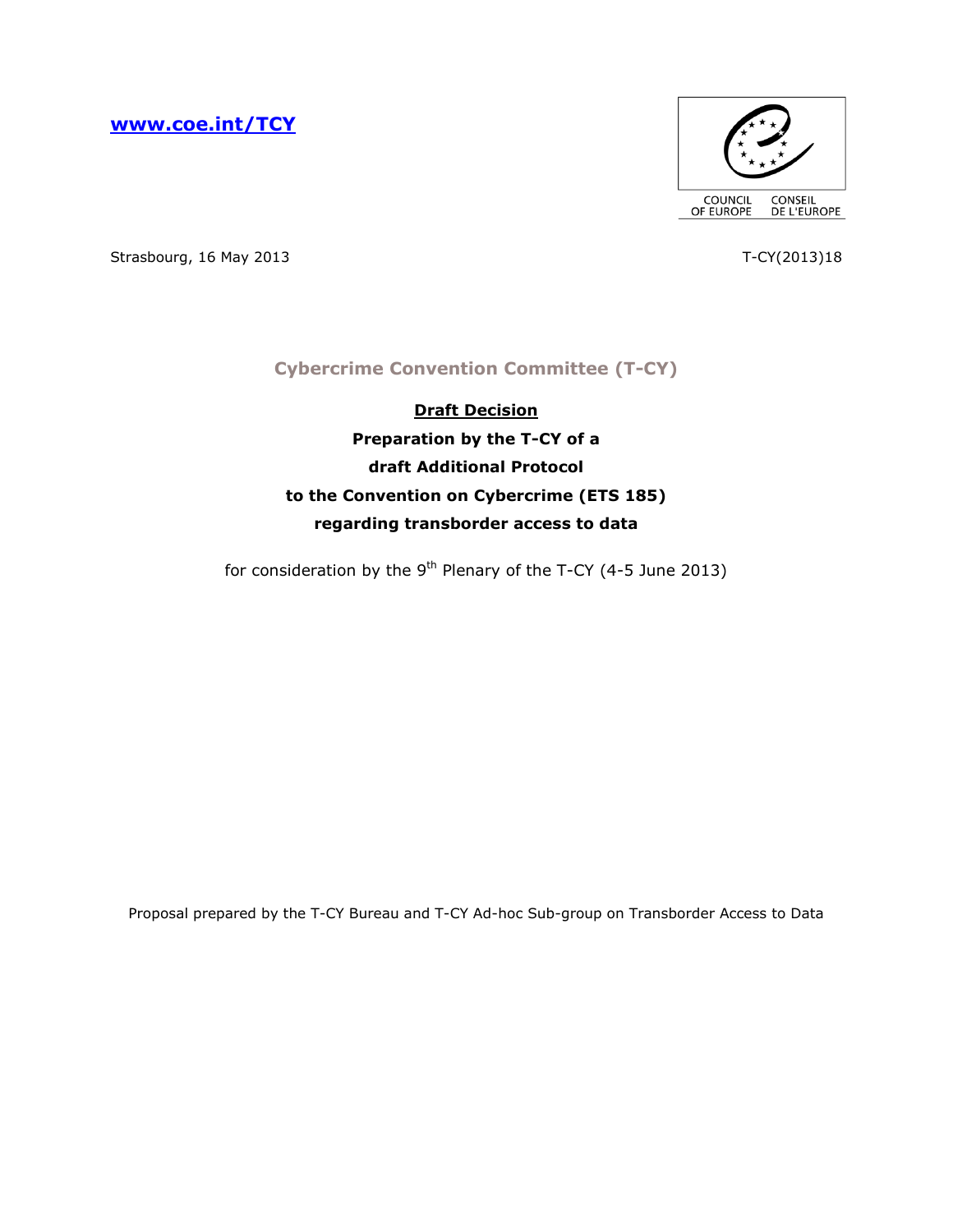## **[Draft] Decision**

[adopted by the Cybercrime Convention Committee at its  $9<sup>th</sup>$  Plenary (4-5 June 2013)]

The T-CY,

- 1. Considering the report on "Transborder access and jurisdiction" (T-CY(2012)3 adopted by the T-CY at its  $8^{th}$  Plenary on 6 December 2012<sup>1</sup>;
- 2. Taking note of the "draft elements of an Additional Protocol to the Budapest Convention on Cybercrime regarding transborder access to data" prepared by the T-CY Ad-hoc Subgroup on Transborder Access and discussed by the T-CY at its 9<sup>th</sup> Plenary<sup>2</sup>;
- 3. Agrees to commence the preparation of a draft  $2<sup>nd</sup>$  Additional Protocol the Convention on Cybercrime regarding transborder access to data.

#### **Appendix: [Draft] Terms of Reference**

# **Preparation by the Cybercrime Convention Committee of a draft 2nd Additional Protocol to the Convention on Cybercrime (ETS 185) regarding transborder access to data**

Terms of reference valid from: **1 January 2014 until 31 December 2015**

## **Main tasks**

ł

Having regard to Article 44 of the Convention on Cybercrime and the decision adopted by the T-CY at its 9<sup>th</sup> Plenary (4-5 June 2013) in line with Article 46 of the Convention on Cybercrime, the T-CY will finalise and submit to the Committee of Ministers - via the European Committee on Crime Problems (CDPC) – a proposal for a 2<sup>nd</sup> Additional Protocol on Transborder Access to Data to the Convention on Cybercrime (ETS No. 185).

#### **Pillar/Sector/Programme**

**Pillar**: Rule of Law **Sector**: Development of Common Standards and Policies **Programme**: Information Society and Internet Governance

<sup>1</sup> [http://www.coe.int/t/DGHL/cooperation/economiccrime/cybercrime/Documents/Reports-](http://www.coe.int/t/DGHL/cooperation/economiccrime/cybercrime/Documents/Reports-Presentations/TCY_2012_3_transborder_rep_V31public_7Dec12.pdf)[Presentations/TCY\\_2012\\_3\\_transborder\\_rep\\_V31public\\_7Dec12.pdf](http://www.coe.int/t/DGHL/cooperation/economiccrime/cybercrime/Documents/Reports-Presentations/TCY_2012_3_transborder_rep_V31public_7Dec12.pdf)

<sup>2</sup> http://www.coe.int/t/dghl/cooperation/economiccrime/Source/Cybercrime/TCY/TCY%202013/T-

CY(2013)14transb\_elements\_protocol\_V2.pdf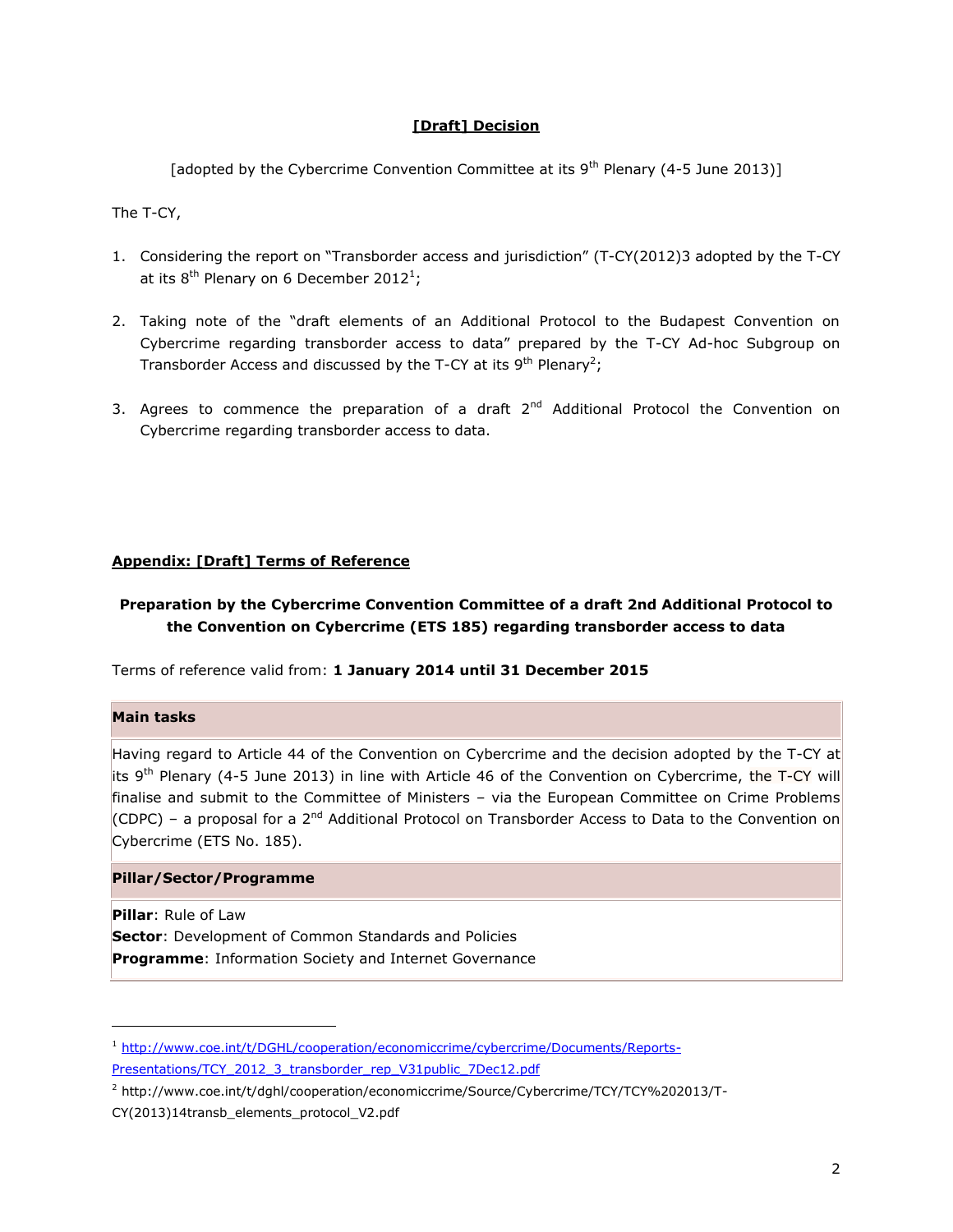# **Expected results**

A draft 2<sup>nd</sup> Additional Protocol to the Convention on Cybercrime (ETS No. 185) regarding Transborder Access to Data - including an Explanatory Report - is prepared and adopted by the T-CY.

## **Composition**

# **Members:**

State Parties to the Convention on Cybercrime as represented in the T-CY.

# **Observers:**

The following Council of Europe bodies may send one or more representatives, without the right to vote but with defrayal of expenses at the charge of their respective administrative Budgets:

- the Consultative Committee of Convention 108 (T-PD)
- the European Committee on Legal Co-operation (CDCJ)
- the European Committee on Crime Problems (CDPC)
- the Steering Committee on the Media and Information Society (CDMSI)
- the Committee of Experts on the Operation of European Conventions on Co-operation in Criminal Matters (PC-OC).

States with observer status in the T-CY may send representatives, without the right to vote and without defrayal of expenses.

Organisations with observer status in the T-CY may send representatives without the right to vote and without defrayal of expenses, including:

- the African Union Commission
- the European Union
- European Network and Information Security Agency (ENISA)
- **Europol**

-

- **Interpol**
- International Telecommunication Union (ITU)
- Organization of American States (OAS)
- Organisation for Economic Co-operation and Development (OECD)
- Organisation for Security and Co-operation in Europe (OSCE)
- United Nations Office on Drugs and Crimes (UNODC)
- G8 High-tech Crime Subgroup.

The T-CY may invite individual subject-matter experts on an ad-hoc basis.

The T-CY may hold public hearings.